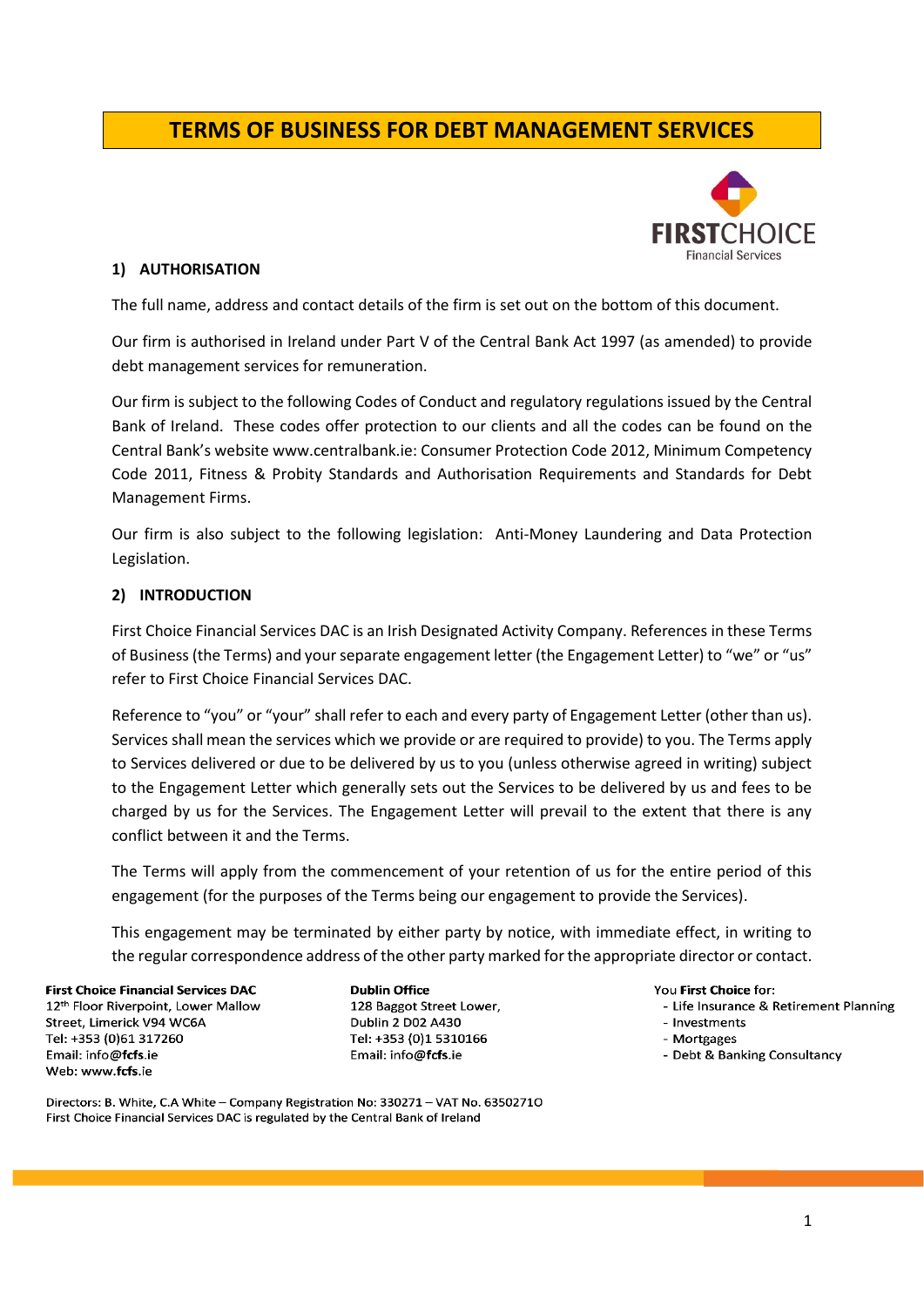Termination will not affect accrued rights, existing commitments or any contractual provision intended to survive termination and will be without penalty or other additional payment save that you will pay: (a) fees to the date of termination; (b) any additional expenses necessarily incurred by us a result of you terminating this engagement; (c) any fees of professional or other third party advisers we have incurred or are liable for in connection with the Services.

## **3) OUR FEES AND INVOICING ARRANGEMENTS**

In addition to our fees as set out in the Engagement Letter, we will also charge for any disbursements and we will apply value added tax on fees and disbursements at the applicable rates. An estimate of fees given by us in an Engagement Letter is not an agreement to perform the Services for a fixed price or within a fixed period. If a repayment plan proposed on our client's behalf is unsuccessful, there is no refund on fees.

We will be entitled to submit interim invoices for the Services and disbursement as work progresses. Invoices are payable within 7 days of presentation. We reserve the right to add interest at a rate of 2% a year over 3-month EURIBOR (Euro Inter Bank Offered Rate) for the time being, on any invoice that remains unpaid 30 days after presentation.

### **4) YOUR RESPONSIBILITIES TO US**

It is your responsibility to (i) ensure we receive complete, accurate and timely information and assistance, (ii) carry out any other obligations ascribed to you or your agents or employees or others under your control and (iii) provide us with the information we request within a reasonable time in order that we can provide the Services in a timely manner.

We will not be responsible for the consequences of any delay or failure to meet these responsibilities and any such delay or default may result in additional fees for which invoices may be raised, whether or not the Services were originally undertaken or a fixed fee basis.

You agree that any commercial decisions that you make are not within the scope of our duty of care and in taking such decisions you must take into account the restrictions on the scope of our work and other factors, commercial and otherwise, of which you are your other advisers are, or should be, aware from sources other than our work.

You are responsible for you and your business' legal and regulatory compliance.

# **5) OUR RESPONSIBILITES TO YOU**

We are committed to providing the Services with reasonable skills and care and in a timely manner.

Save as otherwise expressly provided in the Terms, any implied term and any liability, which may arise by law is hereby expressly excluded to the fullest extent permissible by law. We make no warranties (whether express or implied) such as, but not limited to, warranties of merchantable quality or fitness for purpose or use, or warranties of any products or any of the Services save to the extent required by law.

The nature and content of our advice will necessarily reflect the scope and limitations of this engagement, the amount and accuracy of information provided to us and the timescale within which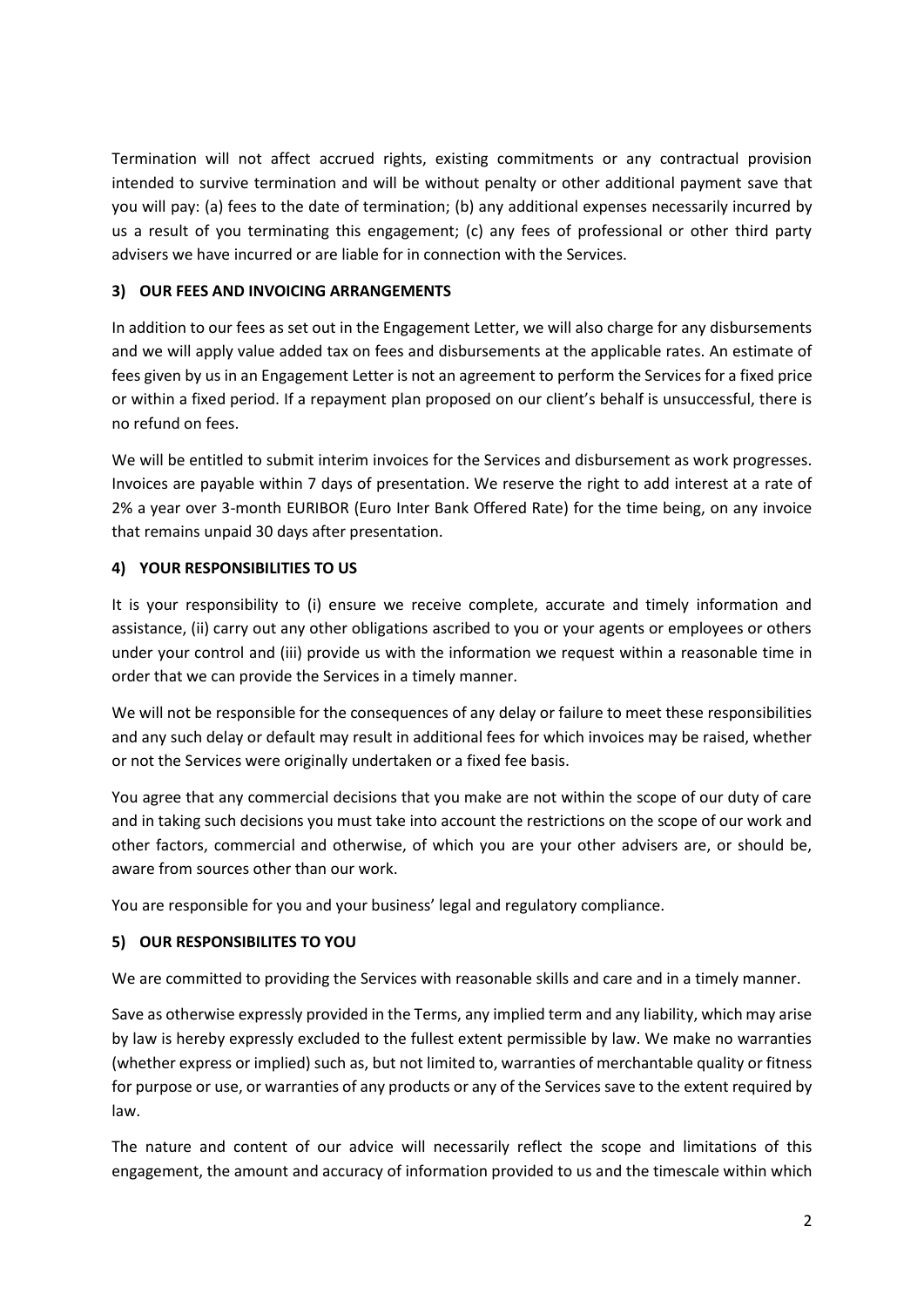advice is required. If, at your request, we provide our advice in an abbreviated format or timescale, you accept that you will not receive all the information you would have done had we provided a full written report or had more time to carry out the work.

If general advice is provided, its applicability will depend on the particular circumstances in which it is to be used (of which we might not be aware) and should be viewed accordingly. Specific advice should always be sought in particular transactions and comprehensive material provided to us. Our advice is provided for the purpose of this engagement and we disclaim any responsibility for its use for a different purpose or in a different context.

We shall not be under any obligation in any circumstances to update any advice, report or any product of the Services, oral or written, for events occurring after the advice, report or product concerned has been issued in final form.

No advice, opinion, statement of expectation, forecast or recommendation supplied by us as part of the Services shall amount to any form of guarantee that we have determined or predicated future events and circumstances.

We will not normally verify or check information provided to us by you, or by others, and you acknowledge that we are entitled to rely on such information when undertaking the Services.

If it becomes necessary to engage any third-party adviser on your behalf (such as a solicitor, valuer, accountant etc.) we will seek your approval and you acknowledge that we will not be liable for the advice or Services rendered by such third party. It will be your responsibility to pay fees and expenses of such third parties. Unless otherwise agreed, all such third-party advisers will be engaged by you and not us. You shall fully indemnify us for all liabilities, costs and expenses we incur as a result of the engagement of third-party advisers in relation to the Services.

We shall act on instructions given by you or any person you have nominated in writing to us that can give instructions on your behalf.

# **6) INFORMATION AND CONFIDENTIALITY**

Our reports, letters, information and advice to you are given in confidence solely for the purpose of this engagement and cannot be relied on by any person or entity apart from you. They are provided on the condition the you undertake not to disclose them or their contents, or any other confidential information made available to you by us during the course of our work, to any third party (being a party other than those to whom the report, letter, information or advice is addressed) except to your legal advisers, without our prior written consent. We disclaim all responsibility for any consequence whatsoever should any such third party rely on any report, letter, information or advice without our written consent that it may do so. Our only responsibility is that which is owed to you in the context of this engagement as at the date on which our report or other advice is given to you. You agree to notify us immediately of any unauthorised disclosure or use of this confidential material and agree to take all action to prevent any further disclosure of such materials.

Neither we nor you will be prevented from disclosing confidential information (a) which is or becomes public knowledge other than by a breach of an obligation of confidentiality, (b) which is or becomes known from other sources without restriction on disclosure; or (c) which is required to be disclosed by law or any professional or regulatory obligation.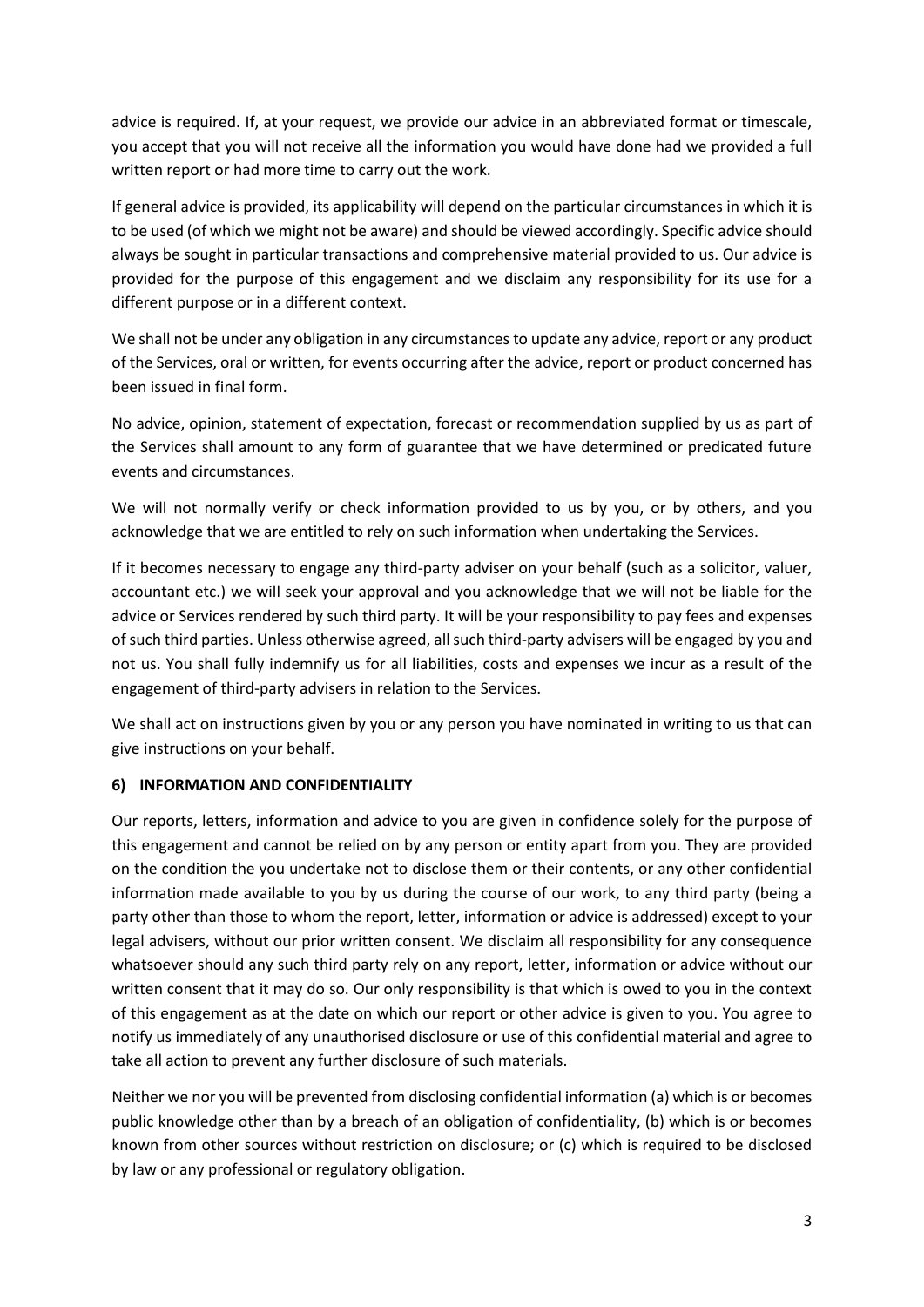While our relationship is confidential, and confidentiality and discretion are fundamental to our relationship with clients and their affairs, we are pleased to set out our confidentiality commitments as follows:

- 1. We will hold all confidential information and documents furnished by you in relation to your business and affairs (Confidential Information) confidentially and will not disclose it to any person or use it for any other purposes, nor will we disclose our appointment to provide advice and services to you except, in any such case, as may be necessary and appropriate in the proper course of our services in relation to you or except as set out in this letter or otherwise agreed by you.
- 2. We will not discuss any Confidential Information with any employee or adviser of yours except to the extent requested or indicated by you.
- 3. To comply with the 2012 Consumer Protection Code (as amended) we are required to keep your file for 6 years after we have ceased providing our services to you. This applies to both electronically held and paper-based data and records. The information comprising your file in the aforementioned formats will be kept in a secure location and upon expiration of the 6 year period we will dispose of it in a secure manner.
- 4. In accordance with normal practice, our obligations under this letter do not: (a) apply to Confidential Information which, at the time of disclosure, is already in the public domain or (b) apply where a disclosure of Confidential Information is required by law or by Governmental or regulatory authority.

In this letter, reference to our agents means to our offices, employees and professional advisers.

### **7) KNOWLEDGE AND CONFLICTS**

Our employees, directors and agents, collectively or individually, who are or are involved in providing the Services (the Engagement Team) shall not be required, expected or deemed to have knowledge of any information known to our other employees, directors and agents who are not members of the Engagement Team (the other First Choice Financial Services DAC Persons).

Our employees, directors and agents may be delivering services or advice to, or be approached to deliver services or advice to, another party or parties (such as, for example, financial institutions, banks and lenders) who (i) has or have interests which do or could compete or conflict with your interests or (ii) you owe money and/or have given security to or (iii) who are or become party to joint ventures arrangements, co-ownerships, profit sharing arrangements, partnerships or any other form of investment vehicle or business relationship with you and/or your family member(s) or corporate vehicle(s) (a Conflicting Party or Conflicting Parties). All our employees, directors, and agents are and shall remain free to deliver services to any Conflicting Party, except where the interests of the Conflicting Party actually conflict with your interests specifically and directly in relation to the subject matter of the Services and we are aware of such conflict. In the event of such an actual specific and direct conflict where we consider (in our absolute discretion) that your and /or the Conflicted Party's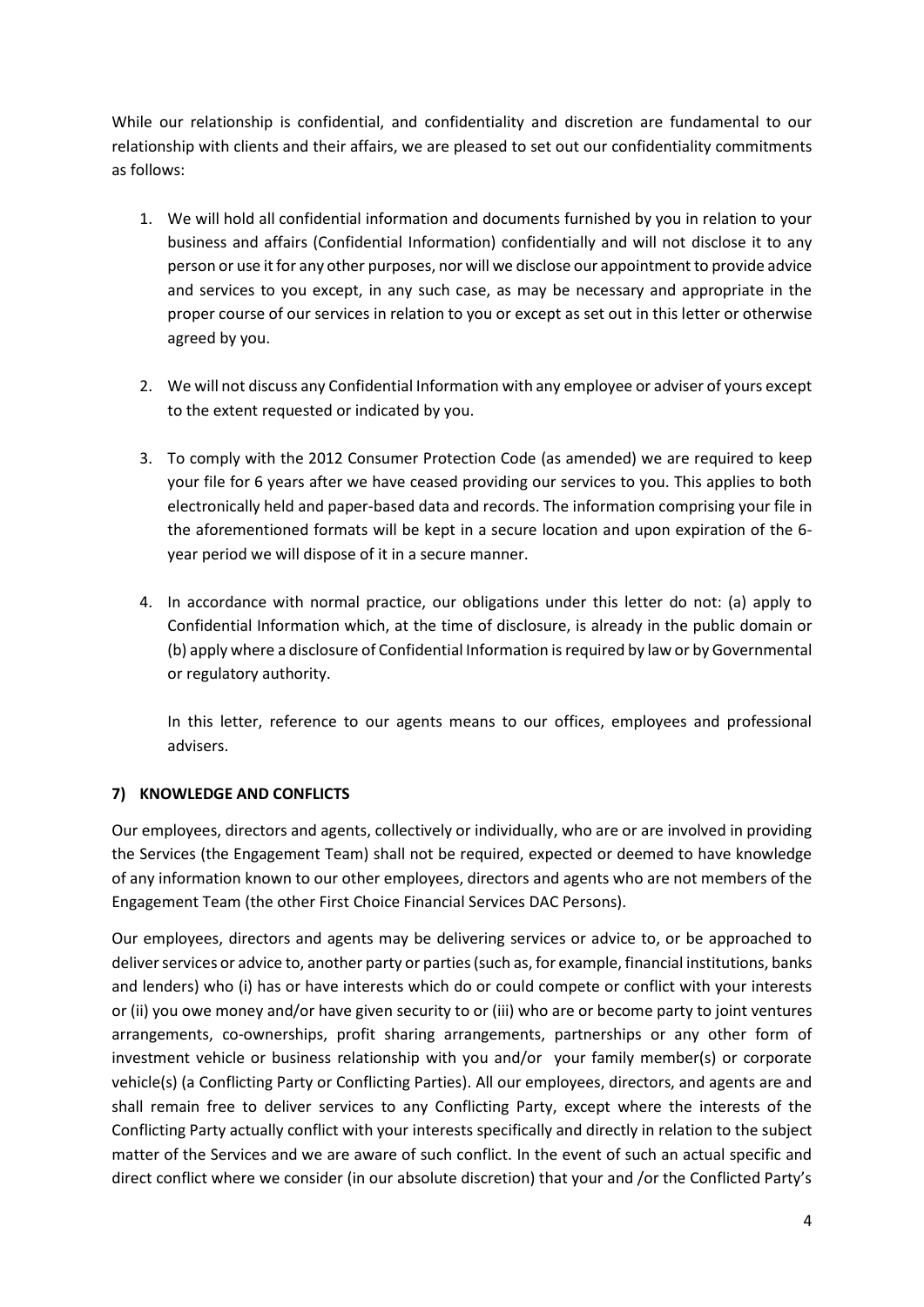or Conflicting Parties' interests are likely to be prejudiced and we are not be satisfied that the situation can be managed, the Engagement Team shall not deliver services to the Conflicting Party and Other First Choice Financial Services DAC Persons may only deliver services to the Conflicting Party where appropriate Barriers are put in place. Barriers meaning safeguards designed to facilitate the protection of each client's interests including (for example) separate teams, their geographical and operational separation and/or access control over data, computer servers and electronic mail systems. The operation of such Barriers shall constitute sufficient steps to avoid any risk of a breach of our duty of confidence to you. Where a party has engaged us to advise it before you have done so, and subsequent circumstances change, we may consider that, even with the Barriers operating, your interests are likely to be prejudiced and we may not be satisfied that the situation can be managed. In that event we may have to terminate this engagement and we shall be entitled to do so with immediate effect, but we shall consult you before doing so.

# **8) LIMITATION OF OUR LIABILITY**

" Claim" or "Claims" shall include actual or threatened claims or proceedings of any sort (whether for losses, damages, interest , cost or other relief), arising out of (or relating to) any act, omission or default arising out of (or in relation to) the Services including, without limitation, claims of breach of contract, negligence, or other torts, including breaching of statutory or other duty, but not including claims for death and personal injury or other claims to the extent that limitation or exclusion of liability for such claims is prohibited by law.

You agree that any claim shall be brought only against First Choice Financial Services DAC and that no Claim in relation to the Services will be or can be brought personally against any of our employees, shareholders, agents or directors.

You agree that you will take all reasonable, immediate and necessary steps to mitigate any loss you suffer as a result of any error or omission on our part and notify us immediately of any potential or actual claim and that we will have no liability in the event of your failure to fully and promptly meet your obligations in that regards.

Any liability to you or to any other party, which might otherwise be implied or incorporated in the Terms by reason of statue or common law or otherwise, is hereby expressly excluded to the fullest extent permissible by law.

Our total liability for Claims under this engagement shall be limited to the amount of fees actually paid to us in respect of the Services.

# **9) INDEMNITY**

In connection with the foregoing your agree to indemnify and hold harmless First Choice Financial Services DAC and its partners, directors, officers, agents, consultants and employees (each an Indemnified Party), to the full extent lawful, from and against any losses, claims, liabilities (or actions, including shareholders actions, in respect thereof) related to or arising out of this engagement, or our role in connection therewith, brought by any third party, and will reimburse any Indemnified Party for all reasonable expenses (including reasonable legal fees) as they are incurred by First Choice Financial Services DAC or any such other Indemnified Party in connection with investigating, preparing or defending any such action or claim; provided, however, that the provisions of this paragraph will not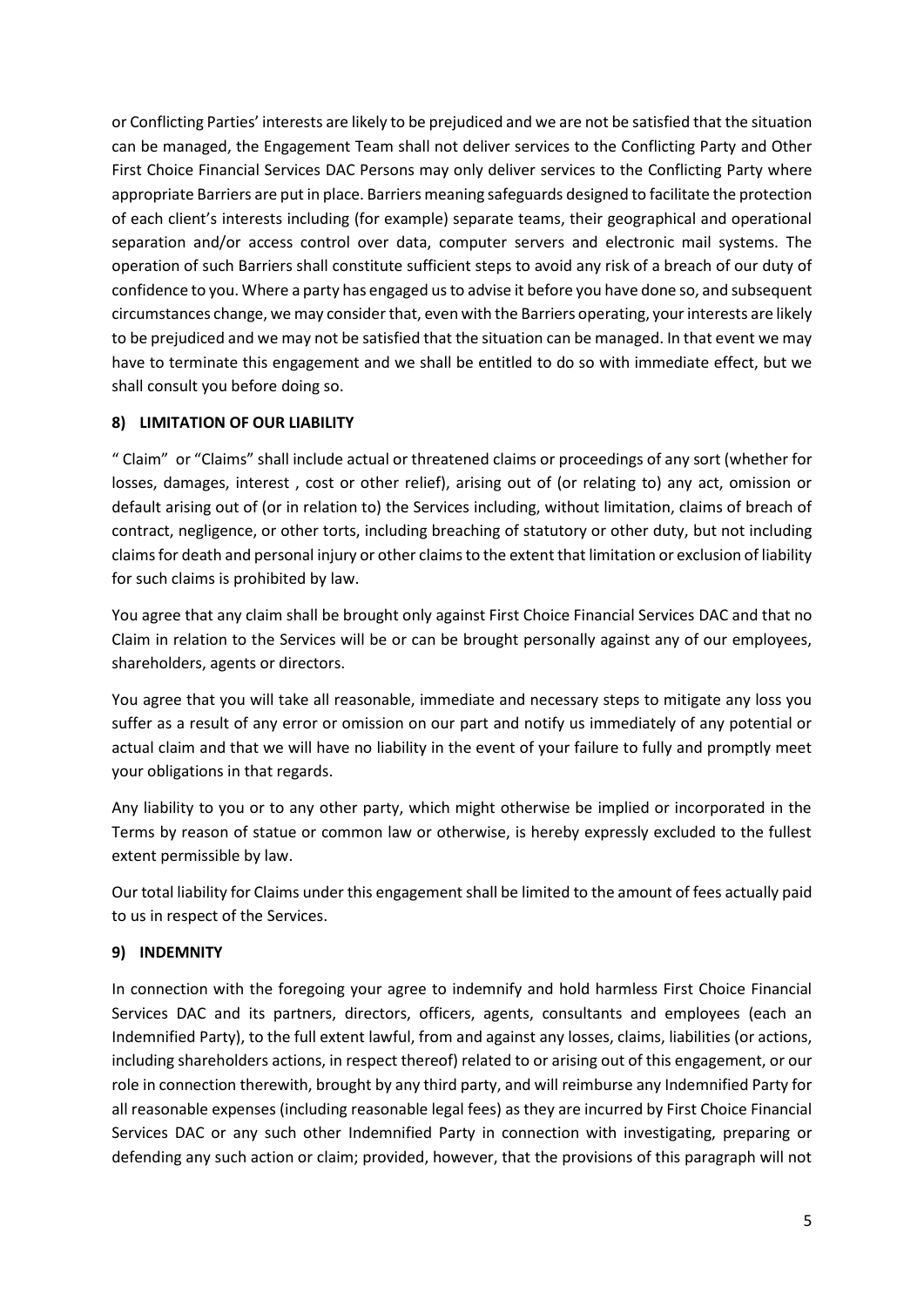apply to any claims, liabilities, losses, damages or expenses which have resulted primarily from the bad faith or gross negligence of an Indemnified Party hereunder.

An Indemnified Party shall give written notice as promptly as reasonably practicable to you of any claim made against it in respect of which indemnity may be sought hereunder together with reasonable details of the nature of such claim. You may participate at your expense in the defence of such claim in which case such Indemnified Party shall supply you with appropriate information and consult with you and your advisers in relation to the conduct of such defence although any decision as regards the conduct of such claim is at the sole discretion of the Indemnified Party; provided, however, that the Indemnified Party shall not admit liability in relation to such claim or settle such claim without your prior written consent which consent shall not be unreasonably withheld and provided that if such consent, having been requested, is withheld for more than thirty (30) days, it shall be deemed granted. Conversely, you will not, without First Choice Financial Service DAC prior written consent which shall not be unreasonably withheld, settle or admit liability in relation to a pending claim in respect of which indemnification may be sought hereunder unless you release all Indemnified Parties from all liability or obligation. If such consent, having been requested, is withheld for more than thirty (30) days, it shall be deemed granted.

#### **10) DATA PROTECTION AND PRIVACY**

**First Choice Financial Services DAC** are subject to the requirements of the General Data Protection Regulation 2018 and the Irish Data Protection Act 2018. We are committed to protecting and respecting your privacy. We wish to be transparent on how we process your data and show you that we are accountable with the GDPR in relation to not only processing your data but ensuring you understand your rights as a client.

The data which you provide to us will be held on a computer database and paper files for the purpose of arranging transactions on your behalf. The data will be processed only in ways compatible with the purposes for which it was given and as outlined in our Data Privacy Notice, this will be given to all our clients at the time of data collection.

We will ensure that this Privacy Notice is easily assessible. Please refer to our website [www.fcfs.ie](http://www.fcfs.ie/) if this medium is not suitable we will ensure you can easily receive a copy by; hard copy, telephonic environment. (pre-recorded).

We would also like to keep you informed of any insurance, investment and any other services provided by us which we think may be of interest to you. We would like to contact you by way of letter, email or telephone call. If you do not wish to receive such market information, please indicate your preference using the tick the boxes provided on page 5 of the Letter of Engagement document included in this pack.

Please contact us at [info@fcfs.ie](mailto:info@fcfs.ie) if you have any concerns about your personal data.

#### **11) INTELLECTUAL PROPERTY RIGHTS**

We retain all ownership, copyright and the intellectual property rights in everything developed, designed or created by us either before or during the course of an engagement including systems, investment structures, methodologies, software, know-how and working papers. We also retain all ownership copyright and other intellectual property rights in all reports, written advice or other materials provided by us to you, although you will have the full right to distribute copies of these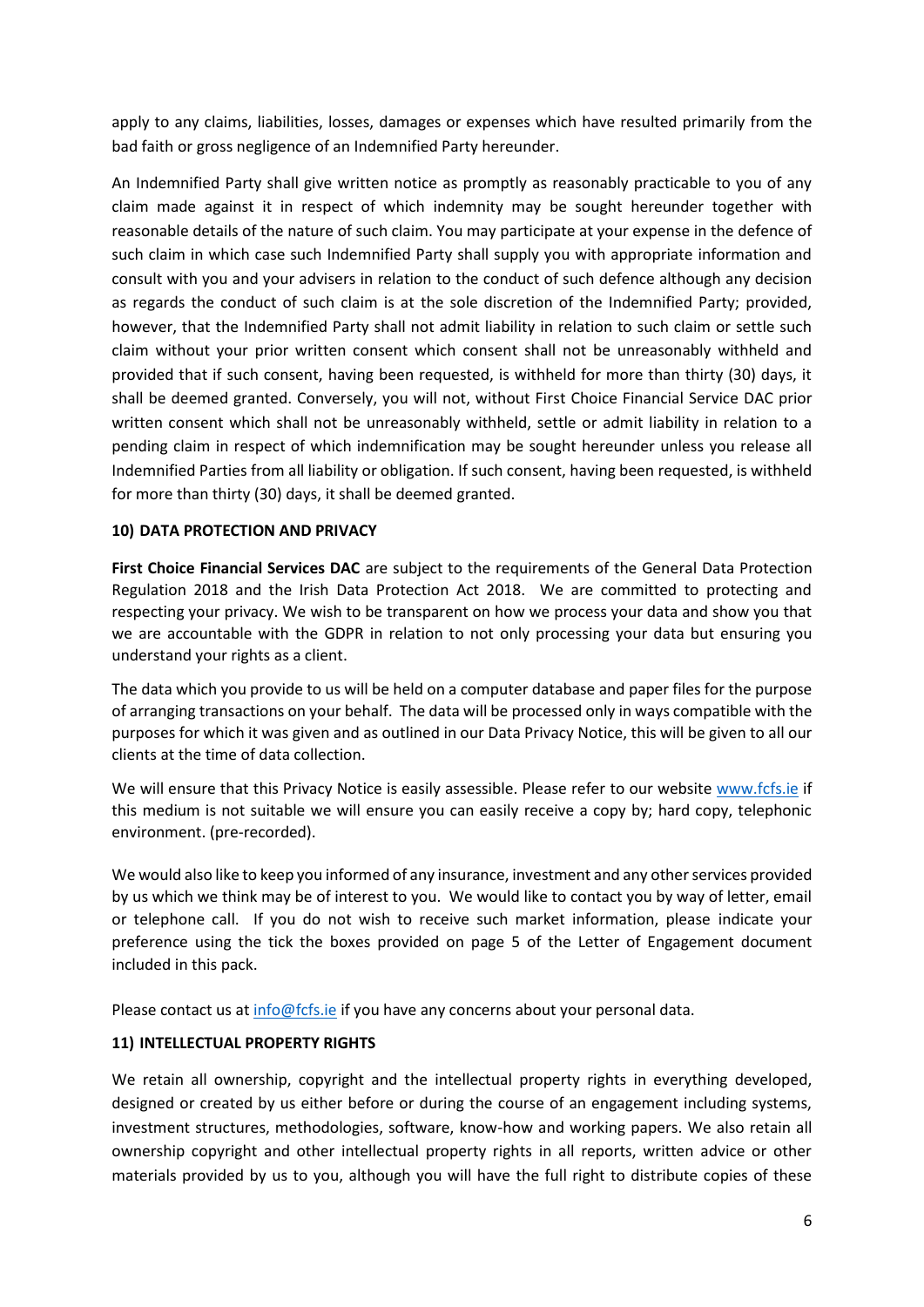materials within your own organisation, and to professional advisers instructed by you for the purpose of this engagement. If you wish to distribute copies of these materials outside your own organisation or professional advisers, you must obtain our express permission.

You agree to ensure that any use of works in your possession or control during the engagement do not infringe the intellectual property rights of any third parties.

### **12) OWNERSHIP OF BOOKS AND PAPERS AND ELECTRONIC COMMUNICATION**

All documents in whatever form, paper, electronic (including without limitation, e-mails) or otherwise such as (for example, but without being an exhaustive list) working papers, letters, memoranda, file notes of, meetings and telephone calls, draft computations and returns etc. and copies of other original documents which we create or which we receive either as principal or in our own right or as agent for you belong to us. For the avoidance of doubt, we do not assert such ownership rights to documents such as, for example, title documents, original banking or security documents entered into by you, original invoices and other original primary accounting records, tax deduction certificates etc. belonging to you, but we may retain possession of them by exercising a lien because our fees remain outstanding after becoming due for payment.

Unless otherwise agreed, we may communicate by email, via the internet or other electronic media or provide information to you in electronic form. Because of the internet the risks associated with such media we cannot guarantee the security and integrity (or freedom from computer viruses) of any electronic communications or information sent or received in relation to this engagement.

#### **13) RESPONSIBILITY FOR LEGAL DOCUMENTS**

For the avoidance of doubt, although you may wish to comment on the commercial aspects of legal documents that may be drawn up by lawyers in connection with the engagement, we will not be involved in their drafting and/or preparation as we believe this is within the realm of the professional business of lawyers. Further, whilst every care will be taken in the advice we give in relation to any information contained in such documents, such advice and/or comment should not be taken as settling the documents, which will have been drafted by your lawyers. Accordingly, we cannot accept liability or responsibility for any loss or damage suffered as a result of any defect in such documents arising from their drafting, preparation, completion or the mechanics of putting them into effect.

#### **14) FORCE MAJEURE**

Neither we nor you shall be liable in any way for failure to perform our respective obligations under this engagement if the failure is due to causes outside the reasonable control of the party which has failed to perform.

#### **15) SEVERANCE OF TERMS**

If any of the Terms is invalid or unenforceable, the remainder of the Terms will continue in full force and effect.

#### **16) ENTIRE AGREEMENT**

With respect to this Engagement, our engagement letter and the Terms constitute the entire agreement between us and supersede all prior agreements, proposals, oral and written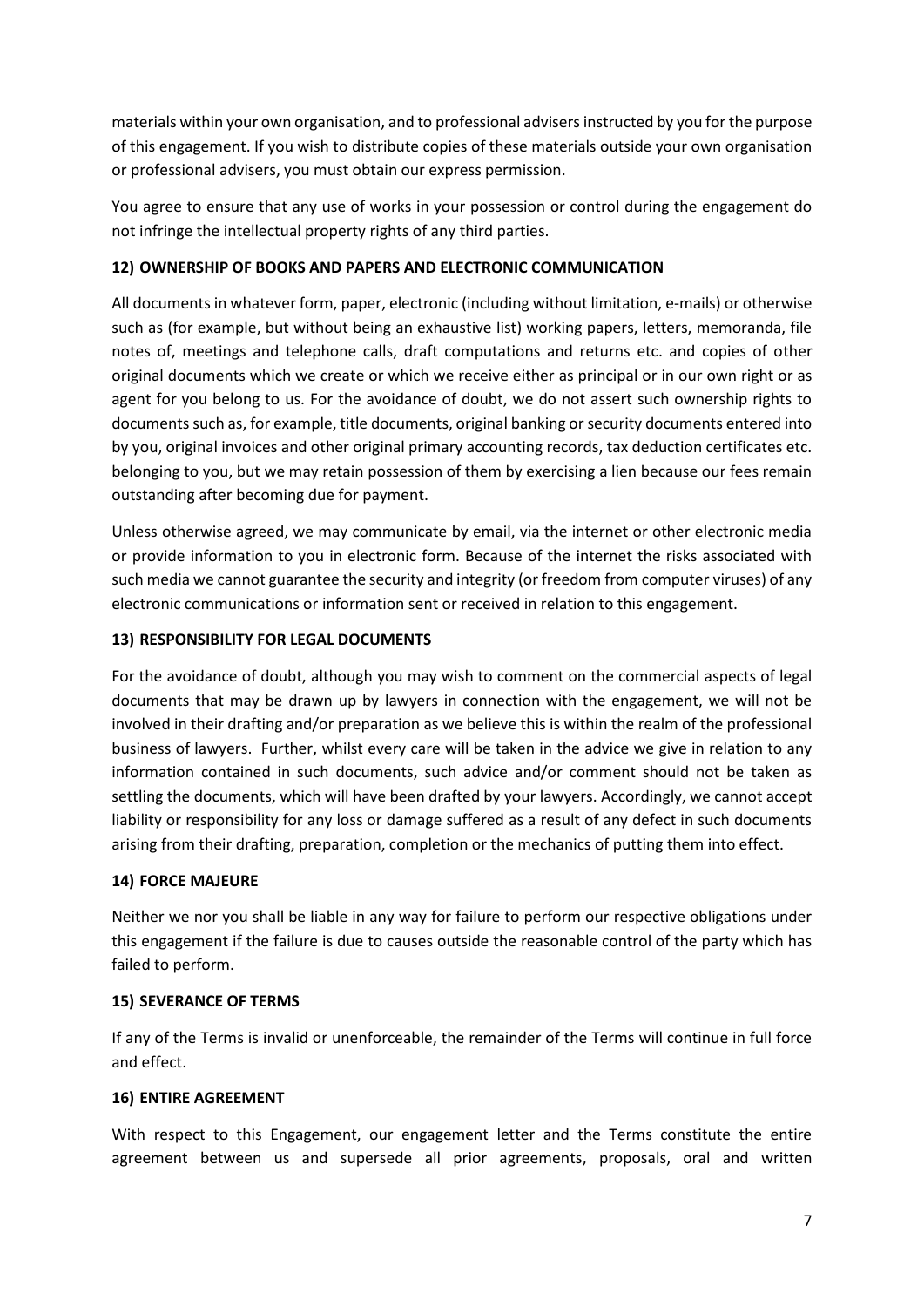representations and negotiations. Nothing in the Terms makes us your agent or partner or establishes a joint venture between you and us.

A person who is not a party to this engagement shall have no rights to enforce any of the Terms or the terms of the Engagement Letter save that, to the extent that First Choice Financial Services DAC so consents, any Indemnified Party may enforce and rely on any of the Terms or the terms of the Engagement Letter as though it were a party to them.

### **17) GOVERNING LAW AND JURISDICTION**

The Terms and this engagement shall be governed and construed in accordance with the laws of Ireland and any Claim shall be subject to the exclusive jurisdiction of the Irish courts. Each party irrevocably waives any right it may have to object to an action being brought in those Courts, to claim that the action has been brought in an inconvenient forum, or to claim that those Courts do not have jurisdiction.

### **18) STATUTORY AND REGULATORY OBLIGATIONS**

You understand and accept that, we may be required in certain circumstances, by law or by Regulations or by Professional Bodies to which we belong, to make reports to regulatory and law enforcement authorities or to such bodies, or to disclose documents or information or take other action, as a result or information received by us or matters which come to our attention during the course of this engagement. Where appropriate and permitted we will advise you in advance of any action we may be required to take.

The provision of the Services is a prescribed activity for purposes of the Criminal Justice Act, 1994 (as supplemented and amended) and as such, we are subject to the anti-money laundering procedures and other obligations set out in the Act.

The obligation to check client identity means that we are likely to request from you, and retain, certain information and documentation and for these purposes to make searches of appropriate databases.

### **19) COMPLAINTS PROCEDURE**

You can make a verbal or written complaint to us about any service, which is covered by these Terms of Business, provided by First Choice Financial Services DAC to you. Such complaints can be referred to Mr Barry White, the Compliance Officer of our firm, who will also be your contact point in relation to the ongoing investigation of your complaint.

We will:

- Acknowledge your complaint in writing within 5 business days of receipt of the complaint.
- Investigate your complaint.
- Provide you with a regular written update on the progress of the investigation of your complaint at intervals of not greater than 20 business days.
- Attempt to resolve your complaint within 40 business days of having received the complaint; where the 40 business days has elapsed, and the complaint is not resolved, we will inform you